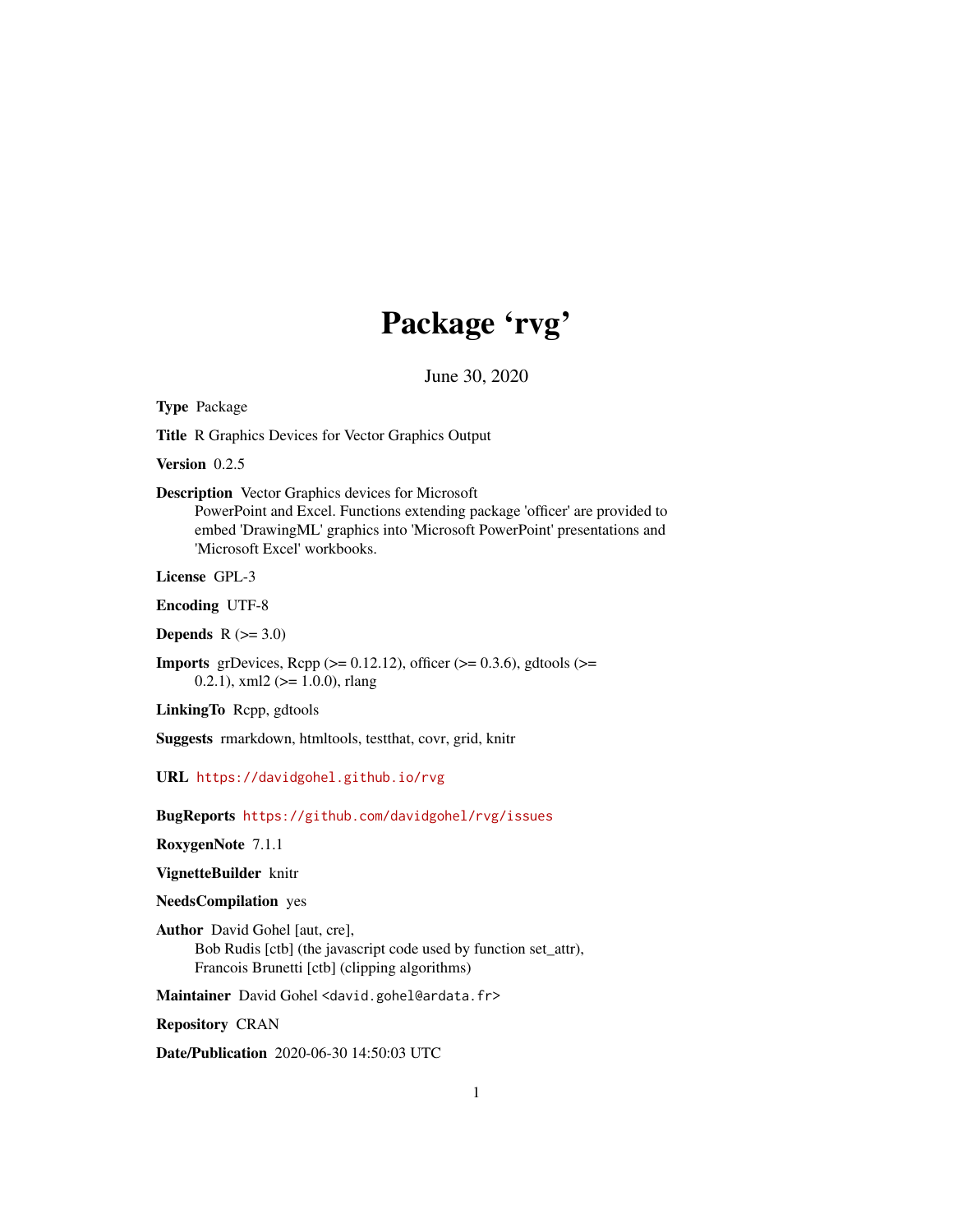### <span id="page-1-0"></span>R topics documented:

| Index | -8 |
|-------|----|
|       |    |
|       |    |
|       |    |
|       |    |
|       |    |
|       |    |

<span id="page-1-1"></span>dml *Wrap plot instructions for DrawingML plotting in Powerpoint*

#### Description

A simple wrapper to mark the plot instructions as Vector Graphics instructions. It produces an object of class 'dml' with a corresponding method [ph\\_with](#page-0-0).

The function enable usage of any R plot with argument code and with ggplot objects with argument ggobj.

#### Usage

```
dml(
  code,
  ggobj = NULL,bg = "white",fonts = list(),
 pointsize = 12,
  editable = TRUE,
  ...
```
)

#### Arguments

| code                           | plotting instructions                                                                    |
|--------------------------------|------------------------------------------------------------------------------------------|
| ggobj                          | ggplot object to print. argument code will be ignored if this argument is sup-<br>plied. |
| bg, fonts, pointsize, editable |                                                                                          |
|                                | Parameters passed to dml_pptx                                                            |
| $\cdots$                       | unused arguments                                                                         |
|                                |                                                                                          |

#### See Also

[ph\\_with.dml](#page-4-1)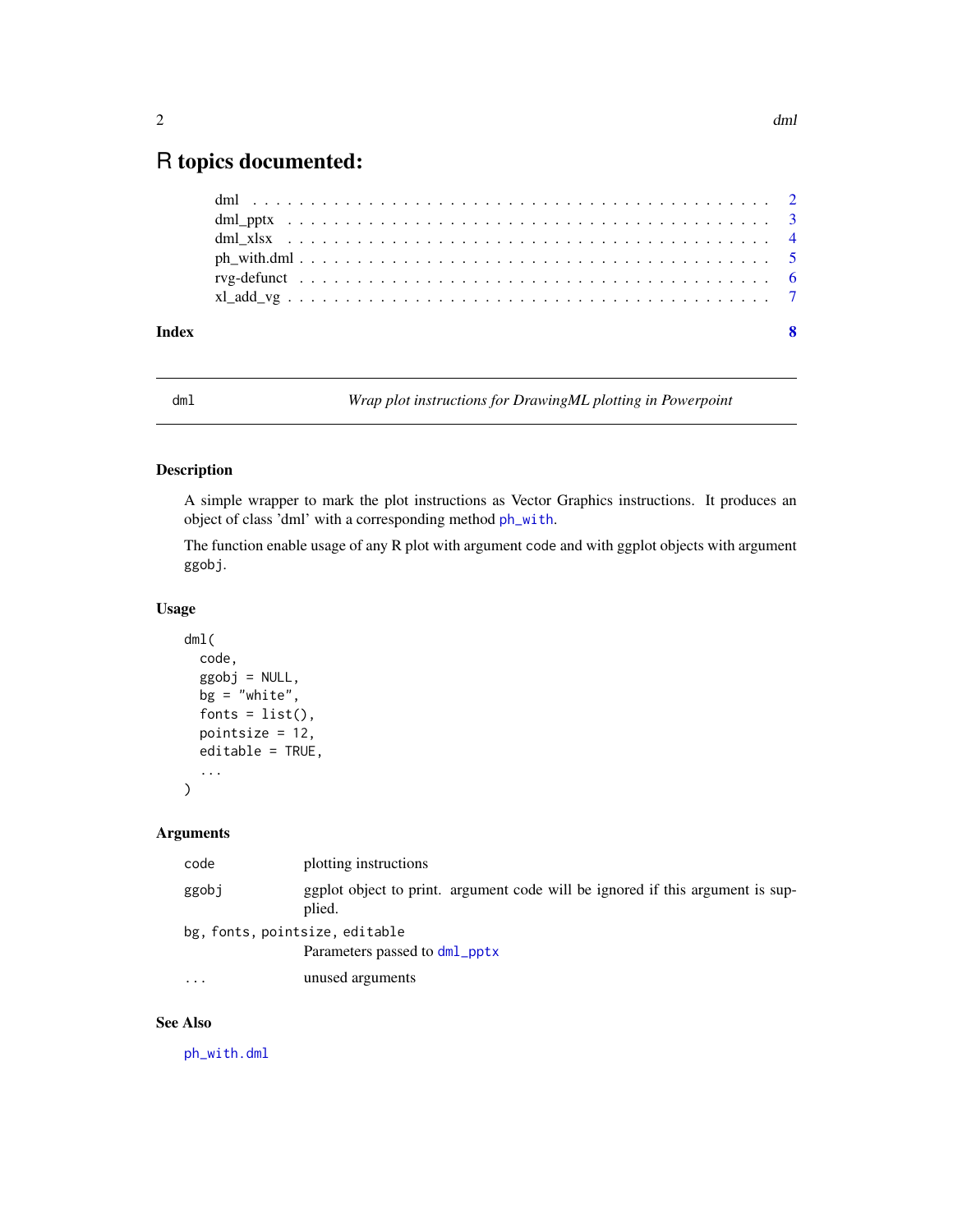#### <span id="page-2-0"></span>dml\_pptx 3

#### Examples

```
anyplot = dml(code = barplot(1:5, col = 2:6), bg = "wheat")library(officer)
doc <- read_pptx()
doc <- add_slide(doc, "Title and Content", "Office Theme")
doc <- ph_with(doc, anyplot, location = ph_location_fullsize())
fileout <- tempfile(fileext = ".pptx")
# fileout <- "vg.pptx"
print(doc, target = fileout)
```
<span id="page-2-1"></span>dml\_pptx *DrawingML graphic device for Microsoft PowerPoint*

#### Description

Graphics devices for Microsoft PowerPoint DrawingML format.

#### Usage

```
dml_pptx(
  file = "Rplots.dml",
 width = 6,
 height = 6,
 offx = 1,offy = 1,
 bg = "white",
  fonts = list(),
  pointsize = 12,
  editable = TRUE,
  id = 1L,
  last_{rel\_id} = 1L,
  raster_prefix = "raster_",
  standalone = TRUE
)
```
#### Arguments

| file          | the file where output will appear.                                                                                                                                                                             |
|---------------|----------------------------------------------------------------------------------------------------------------------------------------------------------------------------------------------------------------|
| height, width | Height and width in inches.                                                                                                                                                                                    |
| offx, offy    | top and left origin of the plot                                                                                                                                                                                |
| bg            | Default background color for the plot (defaults to "white").                                                                                                                                                   |
| fonts         | Named list of font names to be aliased with fonts installed on your system. If<br>unspecified, the R default families sans, serif, mono and symbol are aliased to<br>the family returned by $match_family()$ . |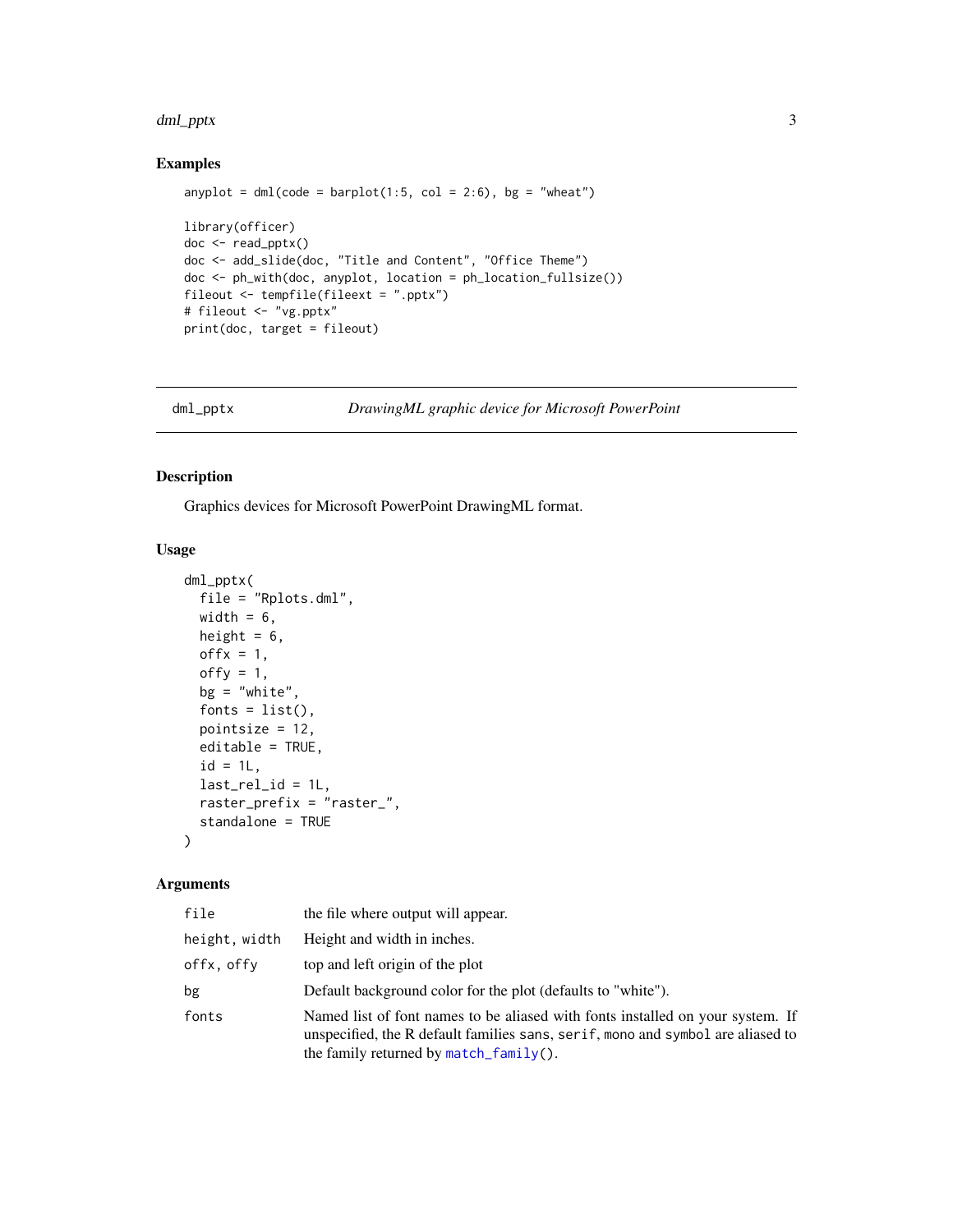<span id="page-3-0"></span>

|               | When you use specific fonts, you will need that font installed on your system.<br>This can be check with package gdtools and function gdtools: : font_family_exists(). |
|---------------|------------------------------------------------------------------------------------------------------------------------------------------------------------------------|
|               | An example: list(sans = "Roboto", serif = "Times", mono = "Courier").                                                                                                  |
| pointsize     | default point size.                                                                                                                                                    |
| editable      | should vector graphics elements (points, text, etc.) be editable.                                                                                                      |
| id            | specifies a unique identifier (integer) within the slide that will contain the Draw-<br>ingML instructions.                                                            |
| last_rel_id   | specifies the last unique identifier (integer) within relationship file that will be<br>used to reference embedded raster images if any.                               |
| raster_prefix | string value used as prefix for png files produced when raster objects are printed<br>on the graphical device.                                                         |
| standalone    | produce a standalone drawingml file? If FALSE, omits xml header and names-<br>paces.                                                                                   |
|               |                                                                                                                                                                        |

#### See Also

[Devices](#page-0-0)

#### Examples

```
dml_pptx( file = tempfile() )
plot(1:11,(-5:5)^2, type='b', main="Simple Example")
dev.off()
```
<span id="page-3-1"></span>dml\_xlsx *DrawingML graphic device for Microsoft Excel*

#### Description

Graphics devices for Microsoft Excel DrawingML format.

#### Usage

```
dml_xlsx(
 file = "Rplots.dml",
 width = 6,
 height = 6,
 offx = 1,offy = 1,
 bg = "white",fonts = list(),
 pointsize = 12,
 editable = TRUE,
 id = 1L,
```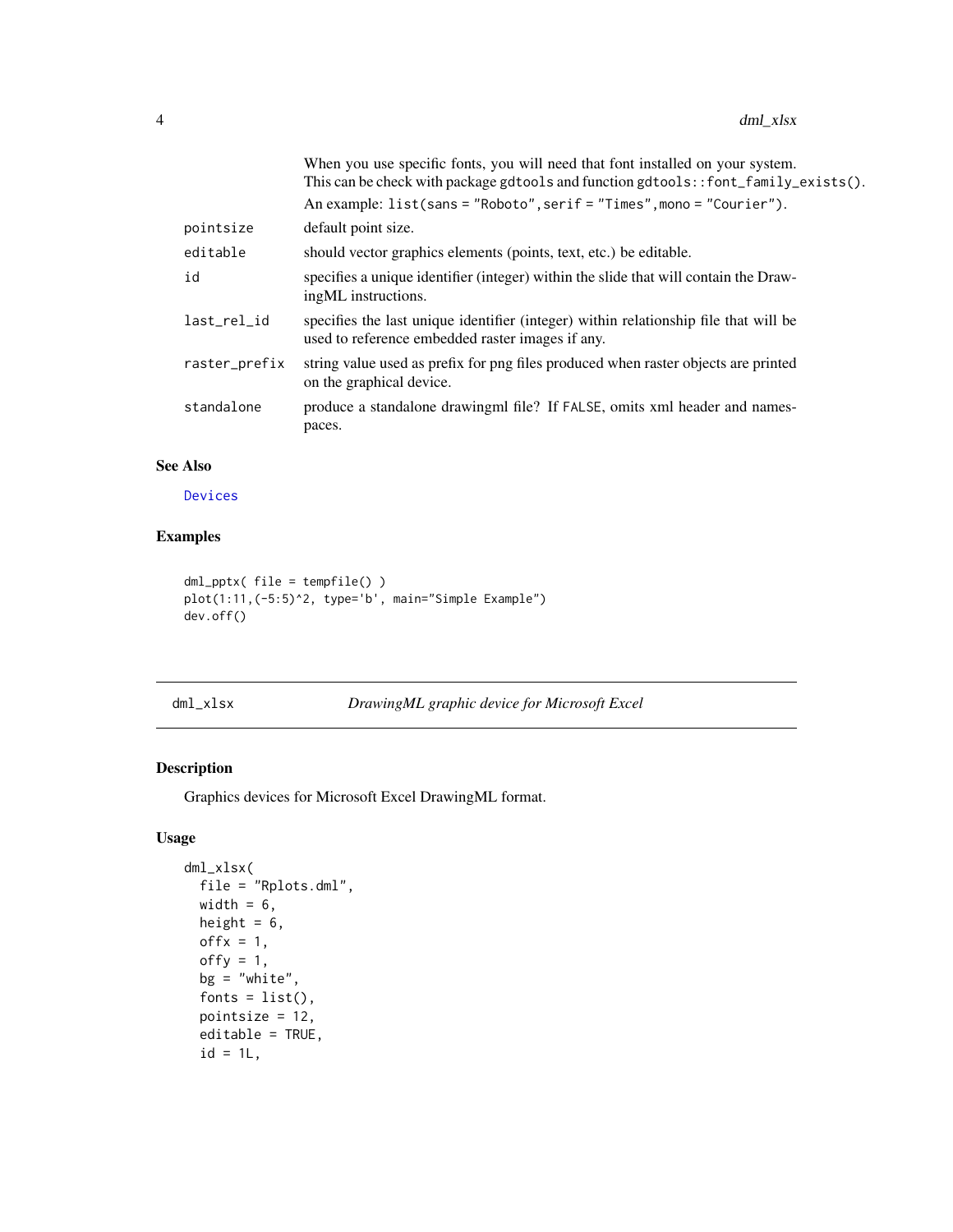#### <span id="page-4-0"></span>ph\_with.dml 5

```
last_{rel\_id} = 1L,
  raster_prefix = "raster_",
  standalone = TRUE
\mathcal{L}
```
#### Arguments

| file          | the file where output will appear.                                                                                                                                                                          |
|---------------|-------------------------------------------------------------------------------------------------------------------------------------------------------------------------------------------------------------|
| height, width | Height and width in inches.                                                                                                                                                                                 |
| offx, offy    | top and left origin of the plot                                                                                                                                                                             |
| bg            | Default background color for the plot (defaults to "white").                                                                                                                                                |
| fonts         | Named list of font names to be aliased with fonts installed on your system. If<br>unspecified, the R default families sans, serif, mono and symbol are aliased to<br>the family returned by match_family(). |
| pointsize     | default point size.                                                                                                                                                                                         |
| editable      | should vector graphics elements (points, text, etc.) be editable.                                                                                                                                           |
| id            | specifies a unique identifier (integer) within the slide that will contain the Draw-<br>ingML instructions.                                                                                                 |
| last_rel_id   | specifies the last unique identifier (integer) within relationship file that will be<br>used to reference embedded raster images if any.                                                                    |
| raster_prefix | string value used as prefix for png files produced when raster objects are printed<br>on the graphical device.                                                                                              |
| standalone    | produce a standalone drawing m file? If FALSE, omits xml header and names-<br>paces.                                                                                                                        |

#### See Also

[Devices](#page-0-0)

#### Examples

```
dml_xlsx( file = tempfile() )
plot(1:11,(-5:5)^2, type='b', main="Simple Example")
dev.off()
```
<span id="page-4-1"></span>ph\_with.dml *add a plot output as vector graphics into a PowerPoint object*

#### Description

produces a vector graphics output from R plot instructions stored in a [dml](#page-1-1) object and add the result in an rpptx object produced by [read\\_pptx](#page-0-0).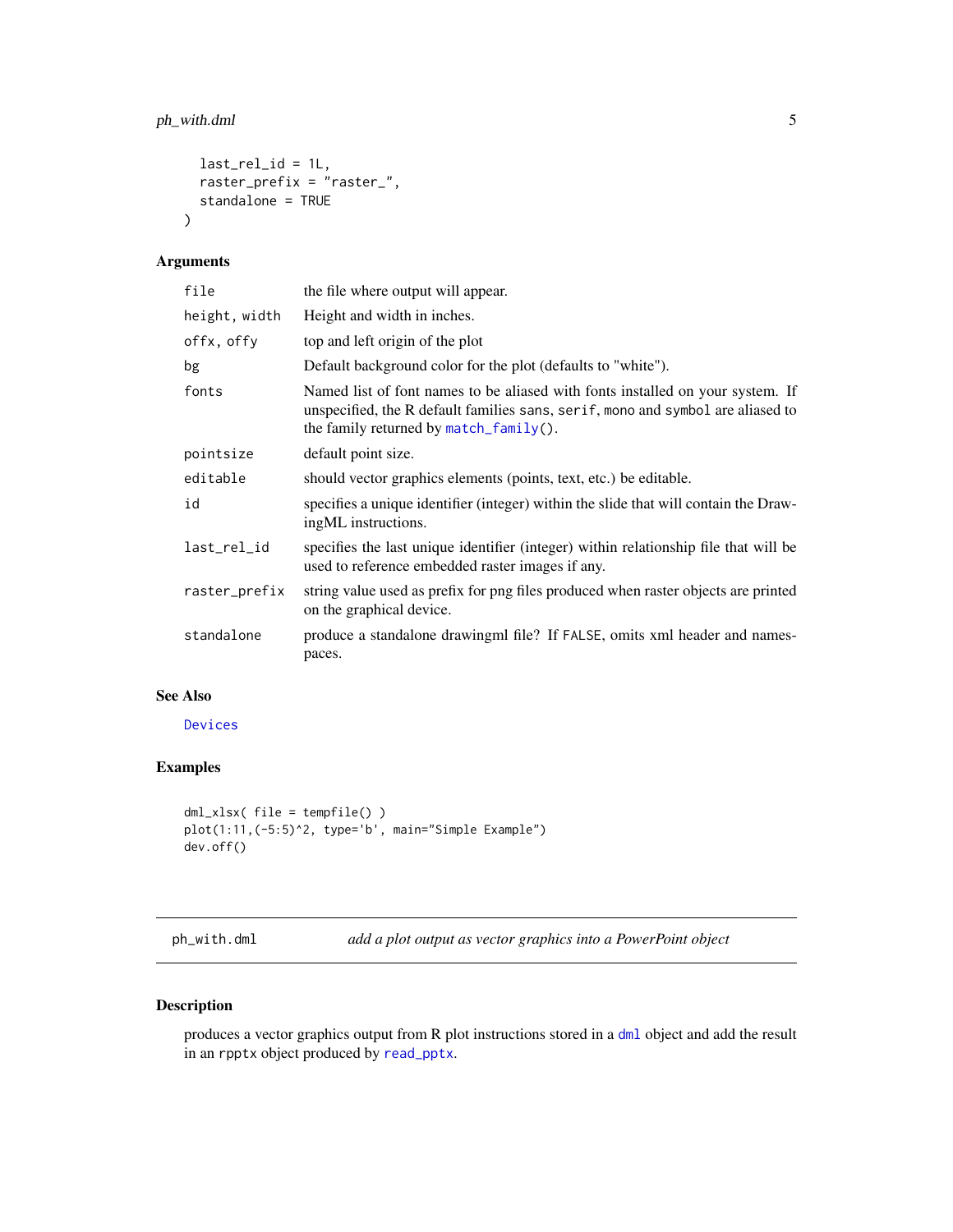#### <span id="page-5-0"></span>Usage

```
## S3 method for class 'dml'
ph_with(x, value, location, ...)
```
#### Arguments

| X        | a pptx device                     |
|----------|-----------------------------------|
| value    | dm <sub>1</sub> object            |
| location | a location for a placeholder.     |
|          | Arguments to be passed to methods |

#### Examples

```
anyplot = dml(code = bar(1:5, col = 2:6), bg = "wheat")
library(officer)
doc <- read_pptx()
doc <- add_slide(doc, "Title and Content", "Office Theme")
doc <- ph_with(doc, anyplot, location = ph_location_fullsize())
fileout <- tempfile(fileext = ".pptx")
print(doc, target = fileout)
```
rvg-defunct *Defunct Functions in Package rvg*

#### Description

Defunct Functions in Package rvg

#### Usage

```
dml_docx(...)
```
 $body\_add\_vg(...)$ 

#### Arguments

... unused arguments

#### Details

dml\_docx() is removed and can be replaced by devEMF::emf.

body\_add\_vg() is removed and can be replaced by officer::body\_add\_img.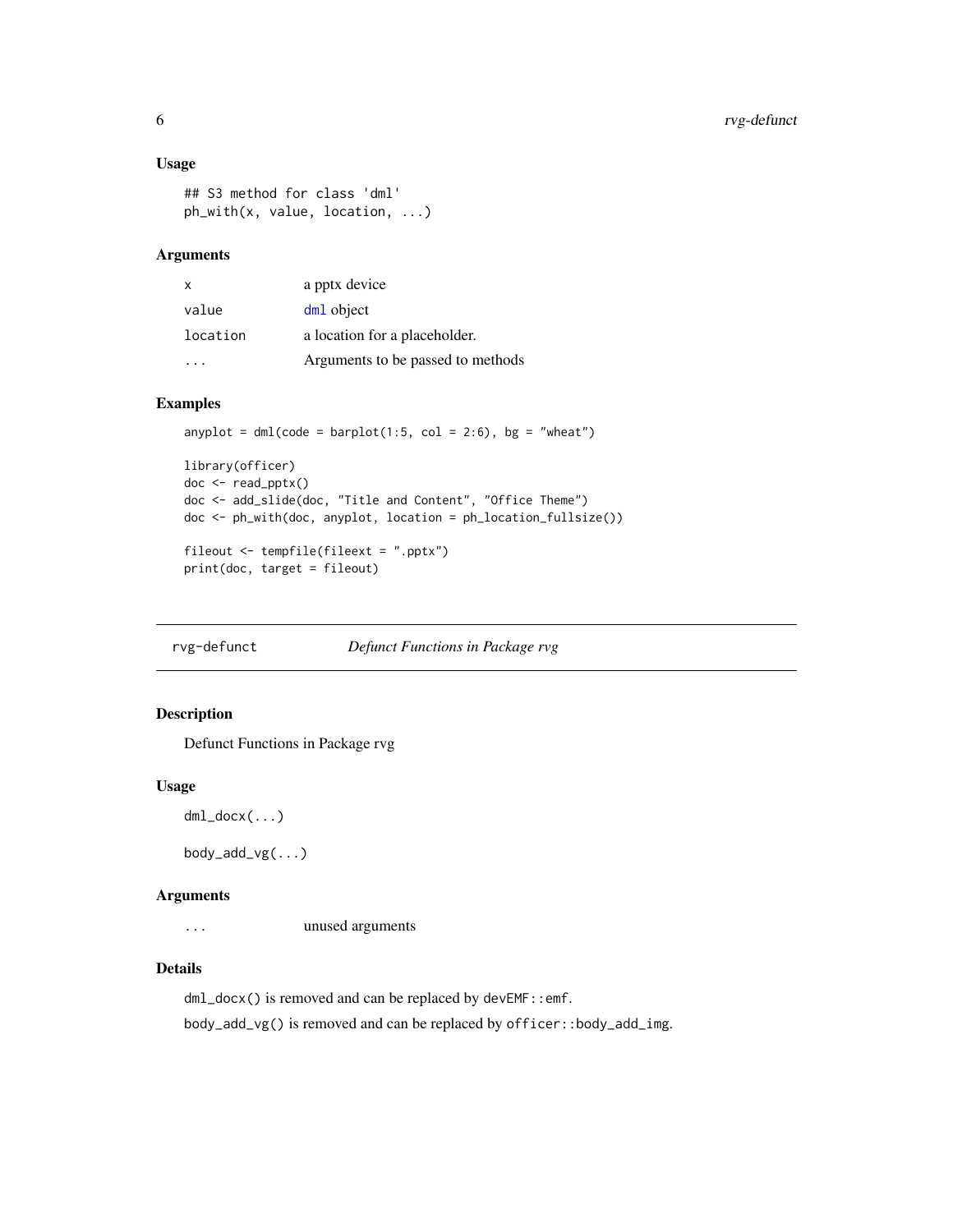<span id="page-6-0"></span>

#### Description

produces a vector graphics output from R plot instructions and add the result in an Excel sheet. by [read\\_xlsx](#page-0-0).

#### Usage

xl\_add\_vg(x, sheet, code, left, top, width, height, ...)

#### Arguments

| $\mathsf{x}$  | an rxlsx object produced by officer::read_xlsx          |
|---------------|---------------------------------------------------------|
| sheet         | sheet label/name                                        |
| code          | plot instructions                                       |
| left, top     | left and top origin of the plot on the slide in inches. |
| height, width | Height and width in inches.                             |
|               | arguments passed on to dml_xlsx.                        |

#### Examples

```
library(officer)
my_ws <- read_xlsx()
my_ws <- xl_add_vg(my_ws, sheet = "Feuil1",
  code = barplot(1:5, col = 2:6), width = 6, height = 6, left = 1, top = 2)fileout <- tempfile(fileext = ".xlsx")
print(my_ws, target = fileout)
```